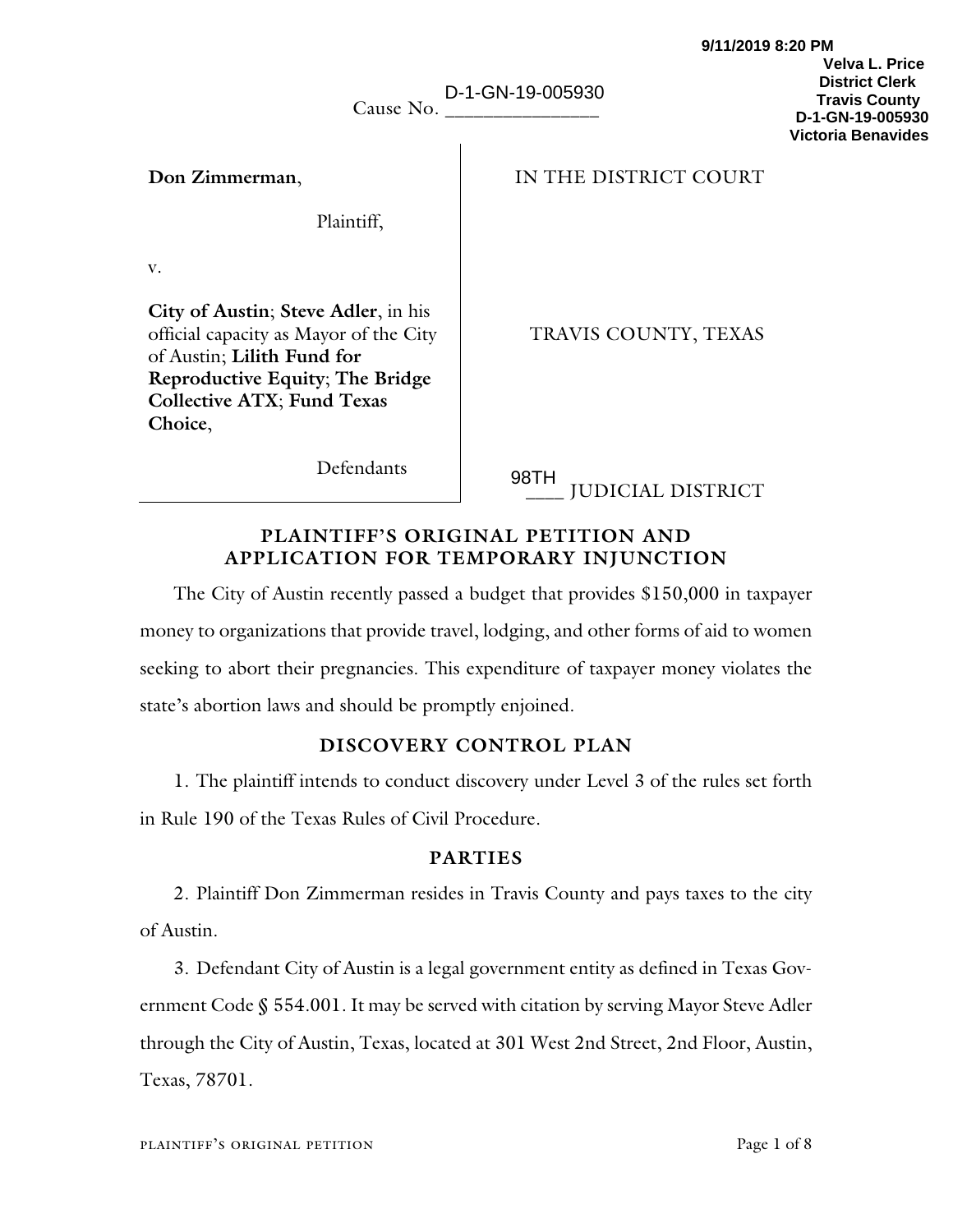4. Defendant Steve Adler is the mayor of the City of Austin. He resides in Travis County, Texas. He may be served at his office at City Hall, 301 West 2nd Street, 2nd Floor, Austin, Texas, 78701. He is sued in his official capacity as Mayor of the City of Austin.

5. Defendant Lilith Fund for Reproductive Equity is an organization that aids and abets abortion. It may be served with civil process by serving Emily M. Bivona, 2727 Allen Parkway, Suite 1700, Houston, Texas, 77019-2125.

6. Defendant The Bridge Collective ATX is an organization that aids and abets abortion. It may be served with civil process by serving Heather Frederick, 407 East 45 Street, Austin, Texas, 78751.

7. Defendant Fund Texas Choice is an organization that aids and abets abortion. It may be served with civil process by serving Lenzi Sheible, 3903 South Congress Avenue, #41823, Austin, Texas, 78704.

### **JURISDICTION AND VENUE**

8. The Court has subject-matter jurisdiction under the Texas Constitution, Article V, § 8, as the amount in controversy exceeds the minimum jurisdictional limits of the court exclusive of interest. The plaintiff seeks relief that can be granted by courts of law or equity.

9. The Court has jurisdiction over the plaintiff's request for injunctive relief against defendant Steve Adler because the mayor is acting *ultra vires* by providing taxpayer money to abortion-assistance organizations, in violation of the state law. *See City of El Paso v. Heinrich*, 284 S.W.3d 366, 368–69 (Tex. 2009).

10. The Court has jurisdiction over the plaintiff's request for declaratory relief against defendants Steve Adler and the City of Austin because the Declaratory Judgment Act waives governmental immunity. *See* Tex. Civ. Prac. & Rem. Code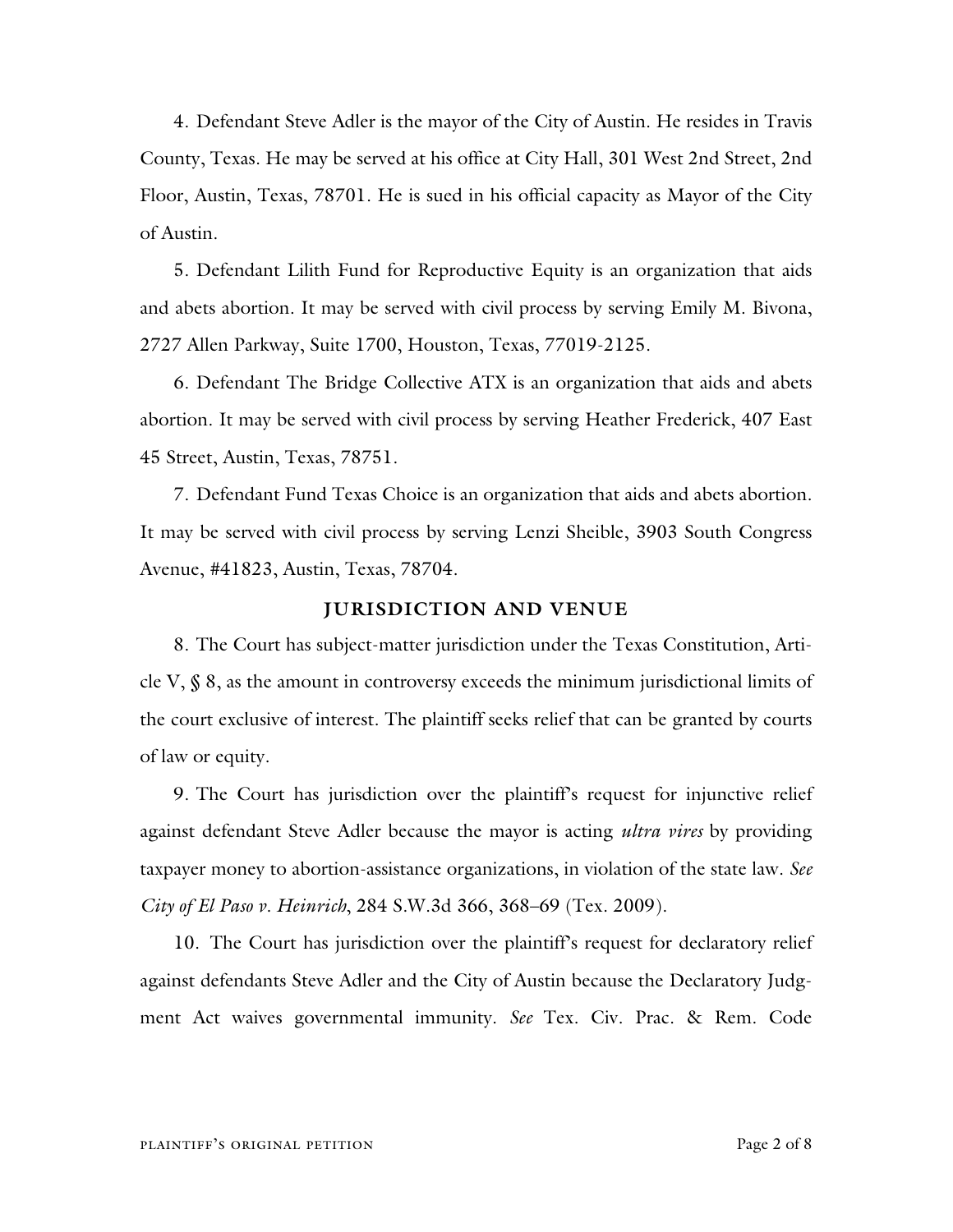§§ 37.004, 37.006; *Texas Lottery Com'n v. First State Bank of DeQueen*, 325 S.W.3d 628 (2010); *Tex. Educ. Agency v. Leeper,* 893 S.W.2d 432, 446 (Tex. 1994).

11. Plaintiff Don Zimmerman has taxpayer standing to seek declaratory and injunctive relief against these unlawful expenditures of public funds. *See Bland Independent Sch. Dist. v. Blue*, 34 S.W.3d 547 (Tex. 2000) ("[A] taxpayer has standing to sue in equity to enjoin the illegal expenditure of public funds, even without showing a distinct injury.").

12. The Court has personal jurisdiction over each of the defendants.

13. Venue is proper because a substantial portion of the events giving rise to the claims occurred in Travis County, Texas. *See* Tex. Civ. Prac. & Rem. Code §§ 15.002, 15.003, 15.005, 15.035.

#### **CLAIM FOR RELIEF**

14. Earlier this year, the Texas legislature enacted Senate Bill 22, which prohibits governmental entities, including the city of Austin, from providing taxpayer money or resources to abortion providers or their affiliates. The only exception is for "basic public services, including fire and police protection and utilities" that are provided to the general public. The provisions of Senate Bill 22 are codified at 10 Tex. Gov't Code §§ 2272.001–.005.

15. In an attempt to circumvent the statutory prohibitions in Senate Bill 22, the Austin city council recently enacted a budget that provides \$150,000 in taxpayer money to organizations that aid and abet abortions by providing logistical support such as travel and lodging—to women who want to abort their pregnancies. Organizations of this sort are not covered by the prohibitions in Senate Bill 22, because they do not fall within the statutory definition of "abortion provider" or "affiliate." *See* 10 Tex. Gov't Code §§ 2272.001(2)–(3).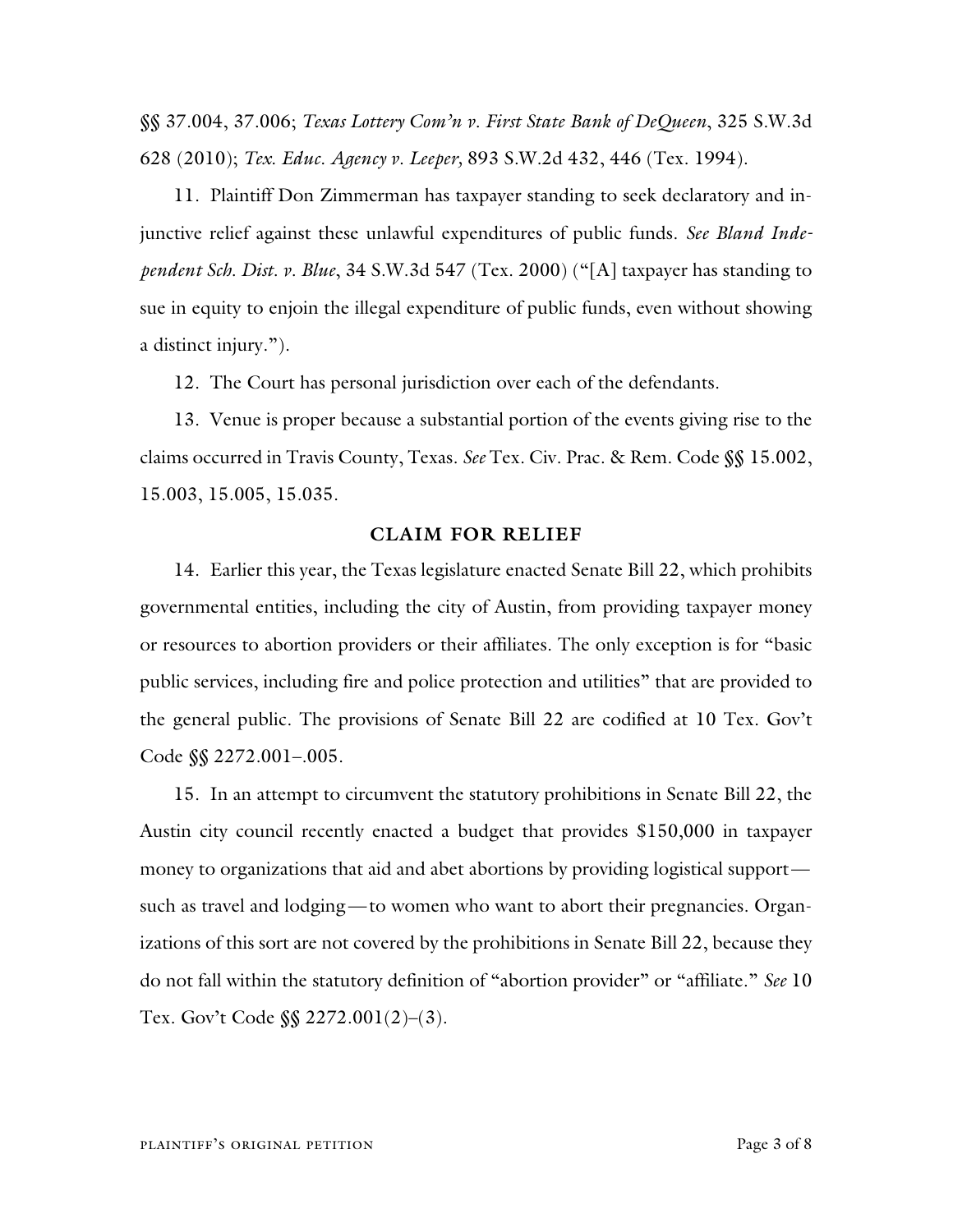16. The city's expenditures, however, violate another Texas statute that imposes criminal liability on anyone who "furnishes the means for procuring an abortion knowing the purpose intended." 2A Texas Penal Code article 1192, at 433 (1961).

17. The Texas legislature has not repealed article 1192 in response to *Roe v. Wade*, 410 U.S. 113 (1973), and this statute continues to exist as the law of Texas.

18. The city's expenditures also violate section 7.02 of the Texas Penal Code, because they encourage, direct, aid, or attempt to aid the commission of a criminal offense. The Texas statute criminalizing abortion has not been repealed in response to *Roe v. Wade*, 410 U.S. 113 (1973), and it outlaws all abortions except those needed to save the life of the mother. *See* 2A Texas Penal Code article 1191, at 429 (1961) ("If any person shall designedly administer to a pregnant woman or knowingly procure to be administered with her consent any drug or medicine, or shall use towards her any violence or means whatever externally or internally applied, and thereby procure an abortion, he shall be confined in the penitentiary not less than two nor more than five years if it be done without her consent, the punishment shall be doubled. By 'abortion' is meant that the life of the fetus or embryo shall be destroyed in the woman's womb or that a premature birth thereof be caused."); 2A Texas Penal Code art. 1196, at 436 (1961) ("Nothing in this chapter applies to an abortion procured or attempted by medical advice for the purpose of saving the life of the mother.").

19. Neither *Roe v. Wade* nor any subsequent decision of the Supreme Court "struck down" or formally revoked article 1191, article 1192, or any other Texas statute that criminalizes abortion. The federal courts do not wield a writ of erasure over the statutes that they declare unconstitutional, and these statutes continue to exist as laws until they are repealed by the legislature that enacted them. A Supreme Court ruling that declares a statute unconstitutional means only that the statute may not be enforced in a manner that contradicts the Supreme Court's interpretation of the Constitution. *See Pidgeon v. Turner*, 538 S.W.3d 73, 88 n.21 (Tex. 2017)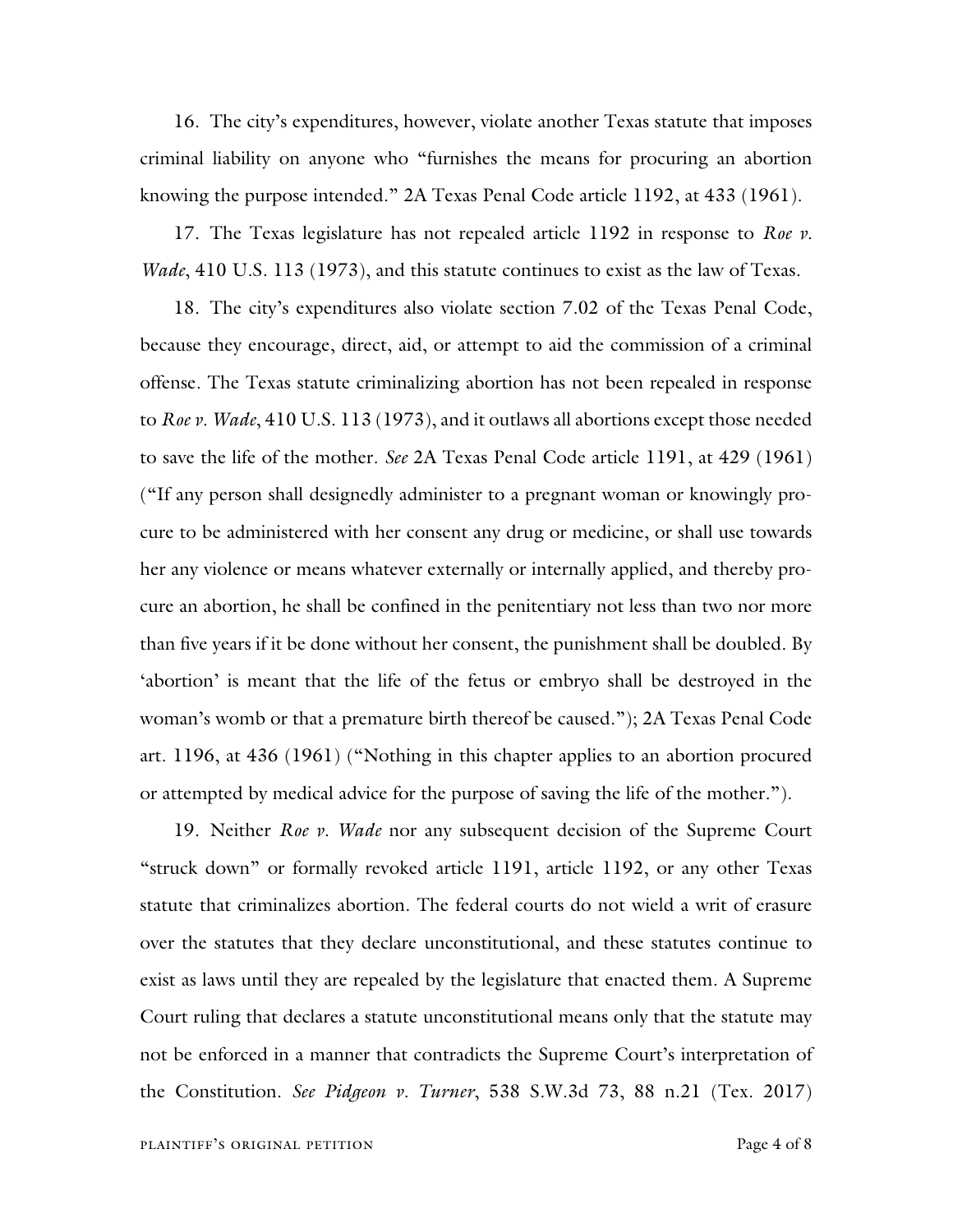("[N]either the Supreme Court in *Obergefell* nor the Fifth Circuit in *De Leon* 'struck down' any Texas law. When a court declares a law unconstitutional, the law remains in place unless and until the body that enacted it repeals it, even though the government may no longer constitutionally enforce it. Thus, the Texas and Houston DO-MAs remain in place as they were before *Obergefell* and *De Leon*, which is why Pidgeon is able to bring this claim."); *see also* Hart and Wechsler's The Federal Courts and The Federal System 181 (Richard H. Fallon, Jr., et al. eds., 7th ed. 2015) ("[A] federal court has no authority to excise a law from a state's statute book."); David L. Shapiro, *State Courts and Federal Declaratory Judgments*, 74 Nw. U. L. Rev. 759, 767 (1979) ("No matter what language is used in a judicial opinion, a federal court cannot repeal a duly enacted statute of any legislative authority.").

20. Although the Fifth Circuit opined in *McCorvey v. Hill*, 385 F.3d 846, 849 (5th Cir. 2004), that subsequent abortion regulations enacted by the Texas legislature have produce an "implied repeal" of article 1191 and article 1192, the Fifth Circuit's ruling is not binding on the state judiciary and may not be followed unless a state court, in its independent judgment, finds the reasoning in *McCorvey* persuasive. *See Arizonans for Official English v. Arizona*, 520 U.S. 43, 58 n.11 (1997). *McCorvey*'s reasoning is not persuasive and contradicts numerous U.S. Supreme Court pronouncements that strongly disfavor implied repeals. *See, e.g.*, *Matsushita Electric Industrial Co. v. Epstein*, 516 U.S. 367, 381 (1996) ("The rarity with which we have discovered implied repeals is due to the relatively stringent standard for such findings, namely, that there be an 'irreconcilable conflict' between the two federal statutes at issue."). There is no "irreconcilable conflict" between the Texas statutes outlawing all abortions except those needed to save the mother's life and the post–*Roe v. Wade* abortion regulations that the State of Texas has enacted, and *McCorvey*'s conclusion to the contrary is indefensible. In all events, it is for the Supreme Court of Texas, not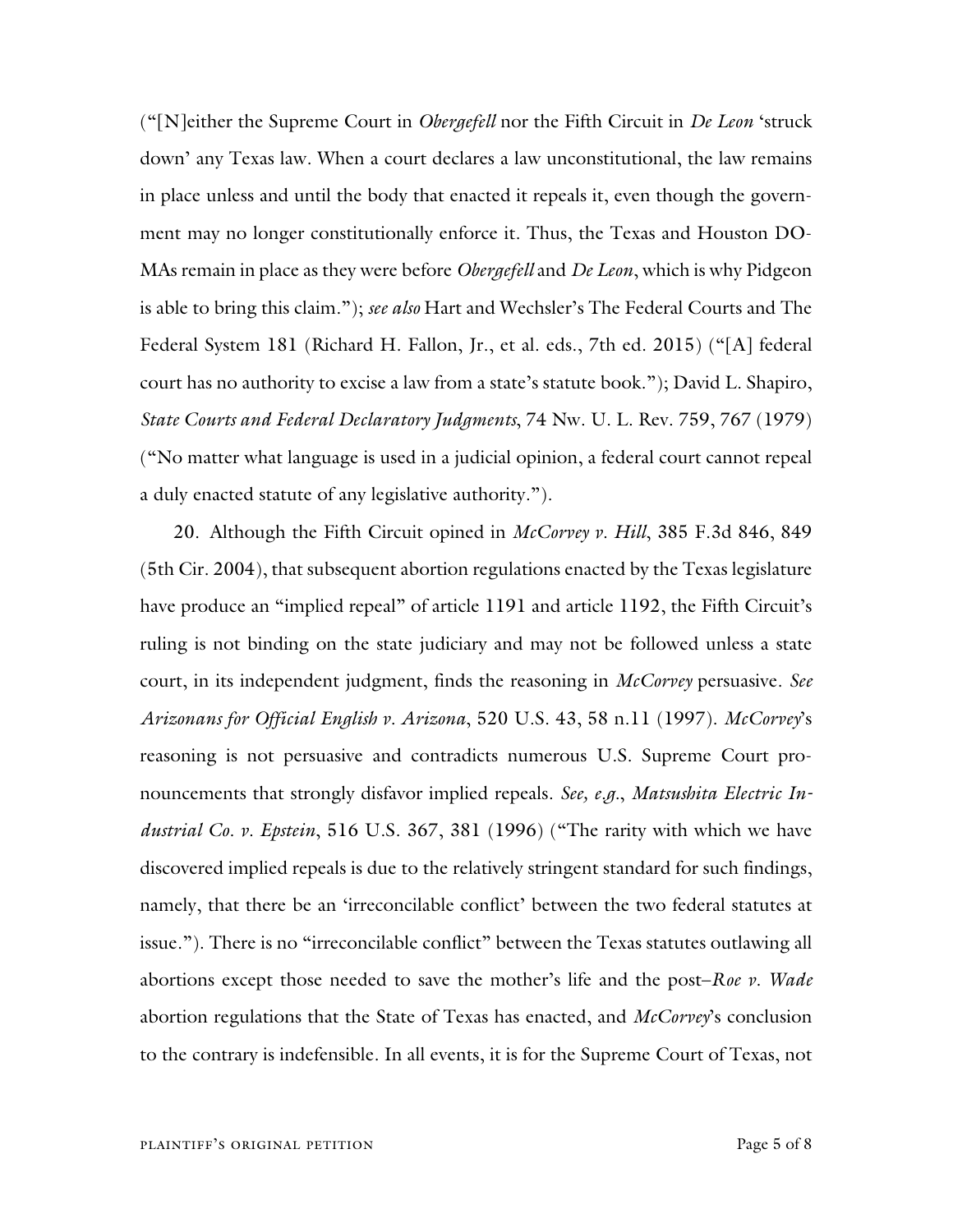the Fifth Circuit, to decide whether articles 1191 and 1192 have somehow been implicitly repealed by post–*Roe v. Wade* enactments, and the state supreme court's conclusion on this issue will bind all state and federal courts. *See Erie Railroad Co. v. Tompkins*, 304 U.S. 64 (1938).

21. In addition, every discrete application of article 1192 and the accompliceliability statutes in the Texas Penal Code is severable from each other. *See* Texas Gov't Code  $\S 311.032(c)$  ("In a statute that does not contain a provision for severability or nonseverability, if any provision of the statute or its application to any person or circumstance is held invalid, the invalidity does not affect other provisions or applications of the statute that can be given effect without the invalid provision or application, and to this end the provisions of the statute are severable."); *see also Leavitt v. Jane L.*, 518 U.S. 137, 138 (1996) (per curiam) ("Severability is of course a matter of state law."); *Voting for America, Inc. v. Steen*, 732 F.3d 382, 398 (5th Cir. 2013) ("Severability is a state law issue that binds federal courts."). So any applications of these aiding-andabetting statutes that violate the Supreme Court's abortion edicts are severable from the applications that do not, and the constitutional applications of these statutes remain fully enforceable.

22. The courts must therefore enforce article 1192 and section 7.02 of the Texas Penal Code unless their enforcement against the defendants in this particular case would violate the Supreme Court's abortion edicts by imposing an "undue burden" on women seeking abortions. *See Planned Parenthood of Southeastern Pennsylvania v. Casey*, 505 U.S. 833 (1992).

23. An injunction that bars the mayor and the city from providing taxpayer money to abortion-assistance organizations will not impose an "undue burden" on any woman who wants to abort her pregnancy. It has long been established that women seeking to abort their pregnancies have no constitutional right to taxpayer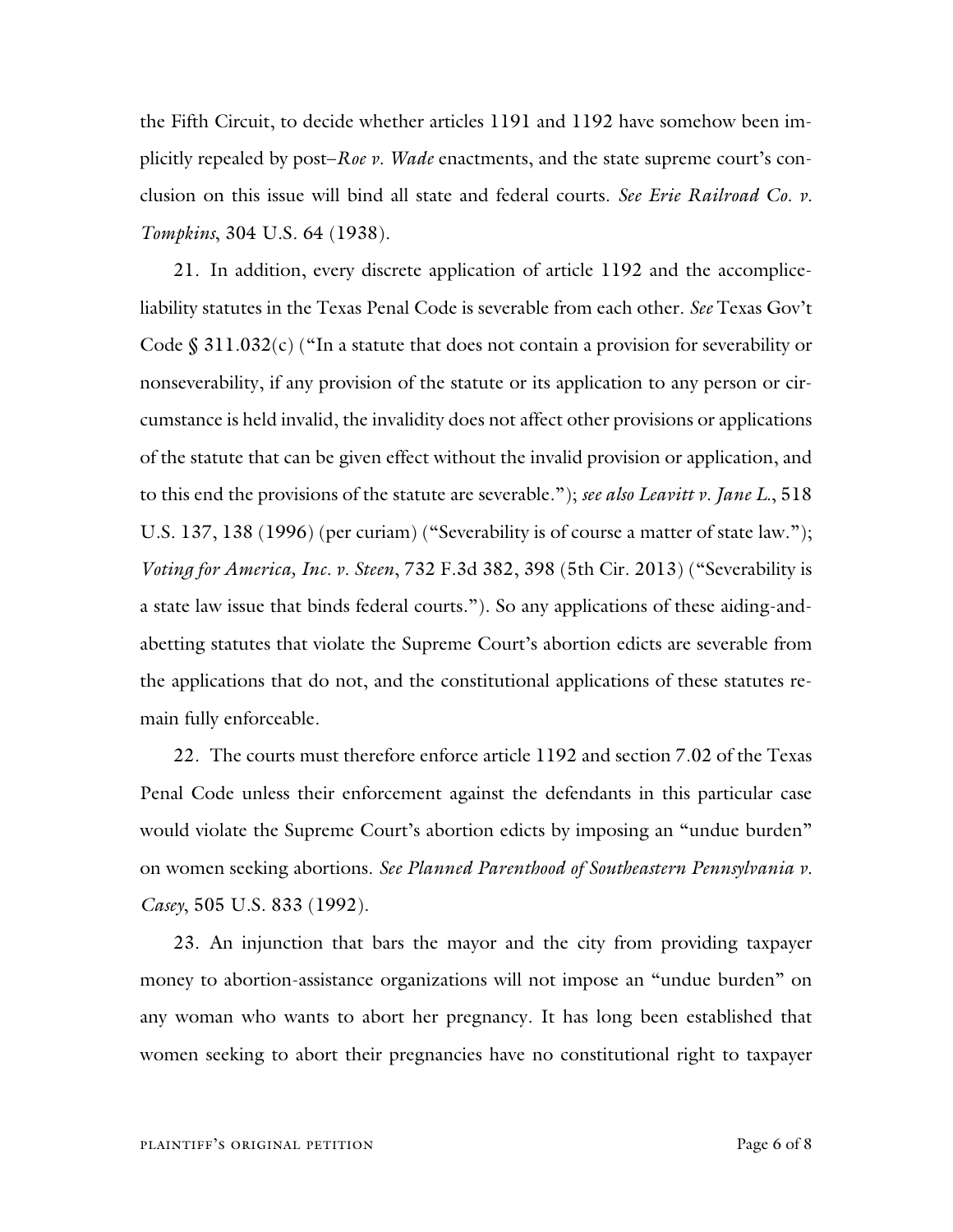assistance, and that the withholding of taxpayer subsidies does not constitute an "undue burden." *See Harris v. McRae*, 448 U.S. 297 (1980); *see also Planned Parenthood of Kansas and Mid-Missouri v. Moser*, 747 F.3d 814, 826 (10th Cir. 2014) ("There is a qualitative difference between prohibiting an activity and refusing to subsidize it. The Supreme Court, for instance, has drawn that line in rejecting state laws prohibiting certain abortions but not laws refusing to provide funds for the practice.").

24. Because the mayor and the city are violating article 1192 and section 7.02 of the Texas Penal Code by providing taxpayer money to abortion-assistance organizations, and because an injunction that prohibits these expenditures will not impose an "undue burden" on women seeking to abort, the mayor and the city's expenditures of taxpayer money are *ultra vires* and must be enjoined.

25. The Lilith Fund for Reproductive Equity, The Bridge Collective ATX, and Fund Texas Choice are abortion-assistance organizations that are expected to apply for or receive some or all of these unlawful city expenditures. They should therefore be joined as parties needed for just adjudication under Rule 39 of the Texas Rules of Civil Procedure, and they should be enjoined from applying for or accepting taxpayer funds from the city of Austin.

26. Mr. Zimmerman brings his claims for relief under the Uniform Declaratory Judgment Act. He also brings suit under *City of El Paso v. Heinrich*, 284 S.W.3d 366, 368–69 (Tex. 2009), which authorizes *ultra vires* claims against city officials who act in defiance of state law.

#### **DEMAND FOR JUDGMENT**

Mr. Zimmerman demands the following relief:

a. a declaration that the mayor and the city are violating state law by providing taxpayer money to abortion-assistance organizations;